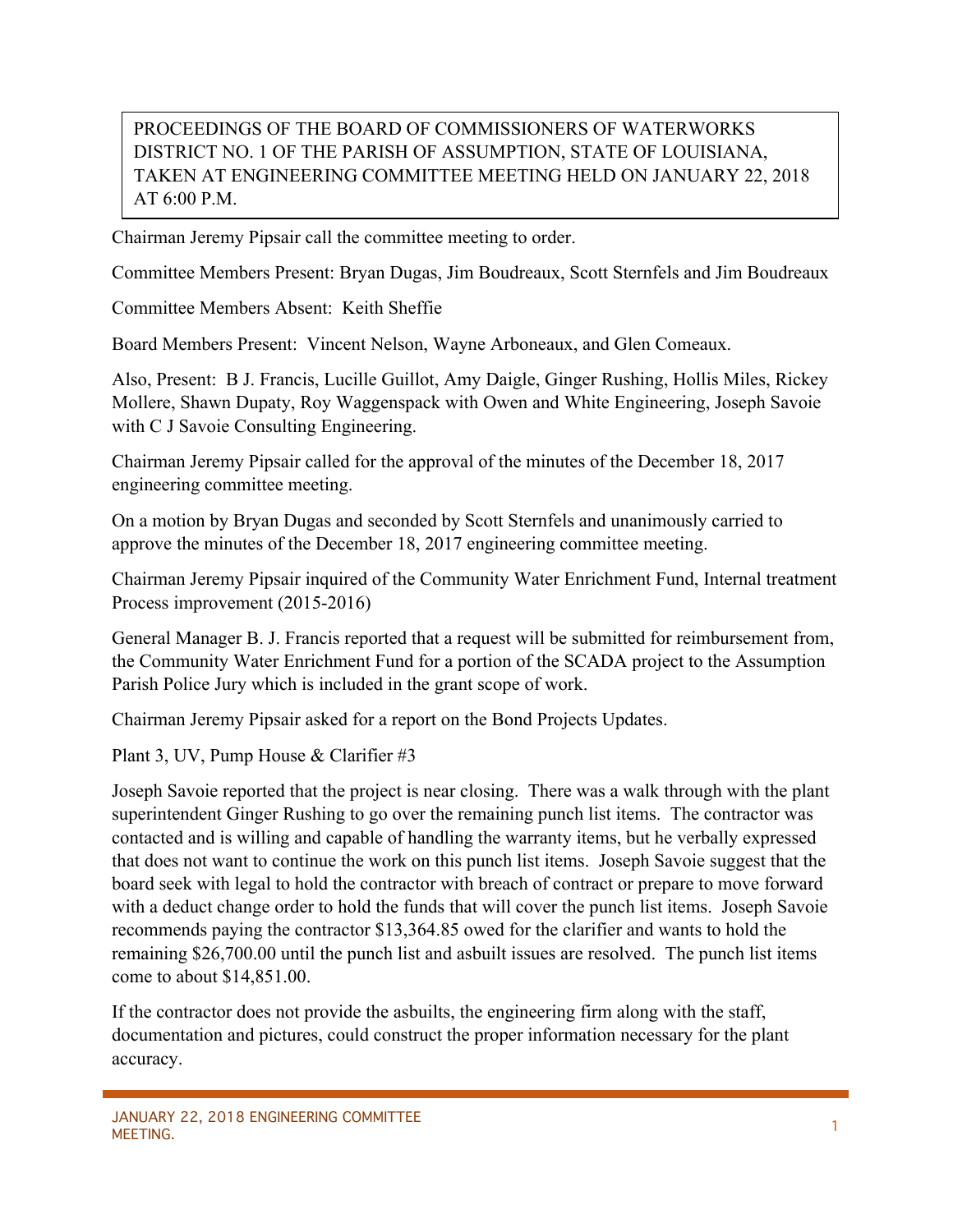Calvin steward and Paul Lewis entered the meeting.

Jeremy Pipsair requested that the Raw Water Intake be removed the agenda if nothing more is to be discussed on it.

Jeremy Pipsair requested an update on the Paincourtville Booster Station Upgrade.

Mr. Roy Waggenspack reported that the construction is underway, the contractor installed pump #3 and it is in operations, because of the recent freeze incidents they were not able to remove existing pumps  $1 \& 2$ , they were only able to take out one and your system was running on the new pump and they spoke with Ginger Rushing who advised them due to the freeze not to take the old system out of service. They have started rebuilding the first pump taken out. During the freeze the new system is working as it was designed to do so. After speaking with Ginger Rushing, they will remove both of the pump lines and they hoped to have one of the pumps in the building running by the end of the week. During the freeze one of the new pumps and one of the existing pumps were working very well and showing and increase of pumping the necessary water downstream very well. The main one is back in line and working. The new generator is ordered and should be delivered sometimes next week to be installed. The guys are doing good work and getting it done pretty quick. Now is not the time for a punch list because there is still a lot of support structure work to do, pipe supports, painting and the rest, but they are moving right along. They are behind time and December 22, 2017 was the original substantial completion date.

We have a design request for 100% complete of \$20,100.00. Mr. Waggenspack reported that the contractor is approximately 75% complete with the project. All of the equipment and materials are on site.

There is a request for100% of the inspection payment of \$3293.38.

Chairman Jeremy Pipsair asked for an update on the SCADA.

General Manager B.J. Francis reported that substantial completion was granted at the last board meeting for ICE Sales and Service L.L.C but no invoices were submitted. Now the invoice is submitted in the amount of \$158,954.00 and the 5% retainage is \$8366.00 is to be withheld. GM B. J. Francis also reported that we will pay this now and will be reimbursed for \$120,000.00 of this invoice from the grant. The total cost of the project was \$167,320.00.

Committee Chair-Jeremy Pipsair called to have the engineering committee meeting closed at 6:15 p.m.

 $\mathcal{L}_\text{max}$